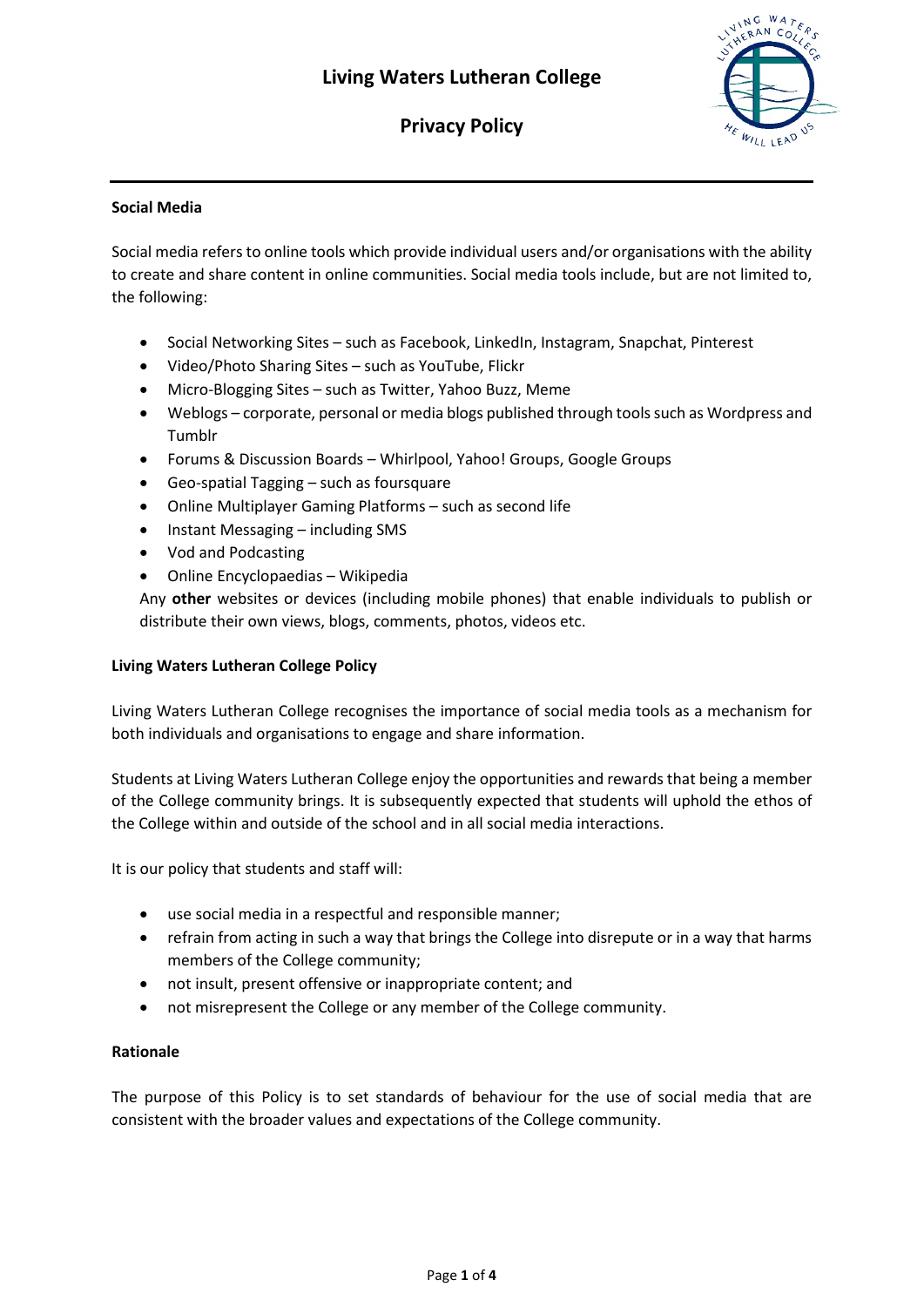## **Social Media Code of Conduct**

Students are expected to show respect to others, including members of the College community. Students are also expected to give due respect to the reputation and good name of the College.

- When using social media, students are expected to ensure that they:
- Respect the rights and confidentiality of others;
- Do not impersonate or falsely represent another person;
- Do not use avatars or other means of hiding or misrepresenting their identity;
- Do not bully, intimidate, abuse, harass or threaten others;
- Do not make defamatory comments;
- Do not use offensive or threatening language or resort to personal abuse towards each other or members of the College community;
- Do not post content that is hateful, threatening, pornographic or incites violence against others;
- Do not harm the reputation and good standing of the College or those within its community; and
- Do not film, photograph or record members of the College community without express permission of the College or use film, photographs or recordings without express permission of the other parties.

A failure to abide by the above expectations may constitute bullying. Refer to Bullying Prevention & Intervention.

## **Privacy Risks and Preventative Strategies**

The advent of new technologies changes the way both staff and students share personal information. As a result, social media sites present new privacy risks.

If a social media entity is covered under the Privacy Act 1988 (Cth), the way they collect and use user information must be compliant with their obligations under the Australian Privacy Principles (refer to our Privacy Program).

In relation to social media use, the following privacy risks arise:

- Users may not have control over who sees the personal information they share online;
- Social media sites permanently archive personal information, even after users deactivate their accounts;
- Users may have their online posts republished by other users, an act over which they often have little control;
- Users open themselves up to personal and professional reputational damage as a result of social media over-sharing; or
- Users open themselves up to online identity theft which often leads to serious financial and reputational damage.

In order to protect their privacy online, students and staff are advised to:

- Personally adjust the privacy settings on their social media pages;
- Only add people that they know and trust as online friends and contacts;
- Protect their accounts with strong passwords;
- Not access social media sites by clicking a link provided in an email or on another website;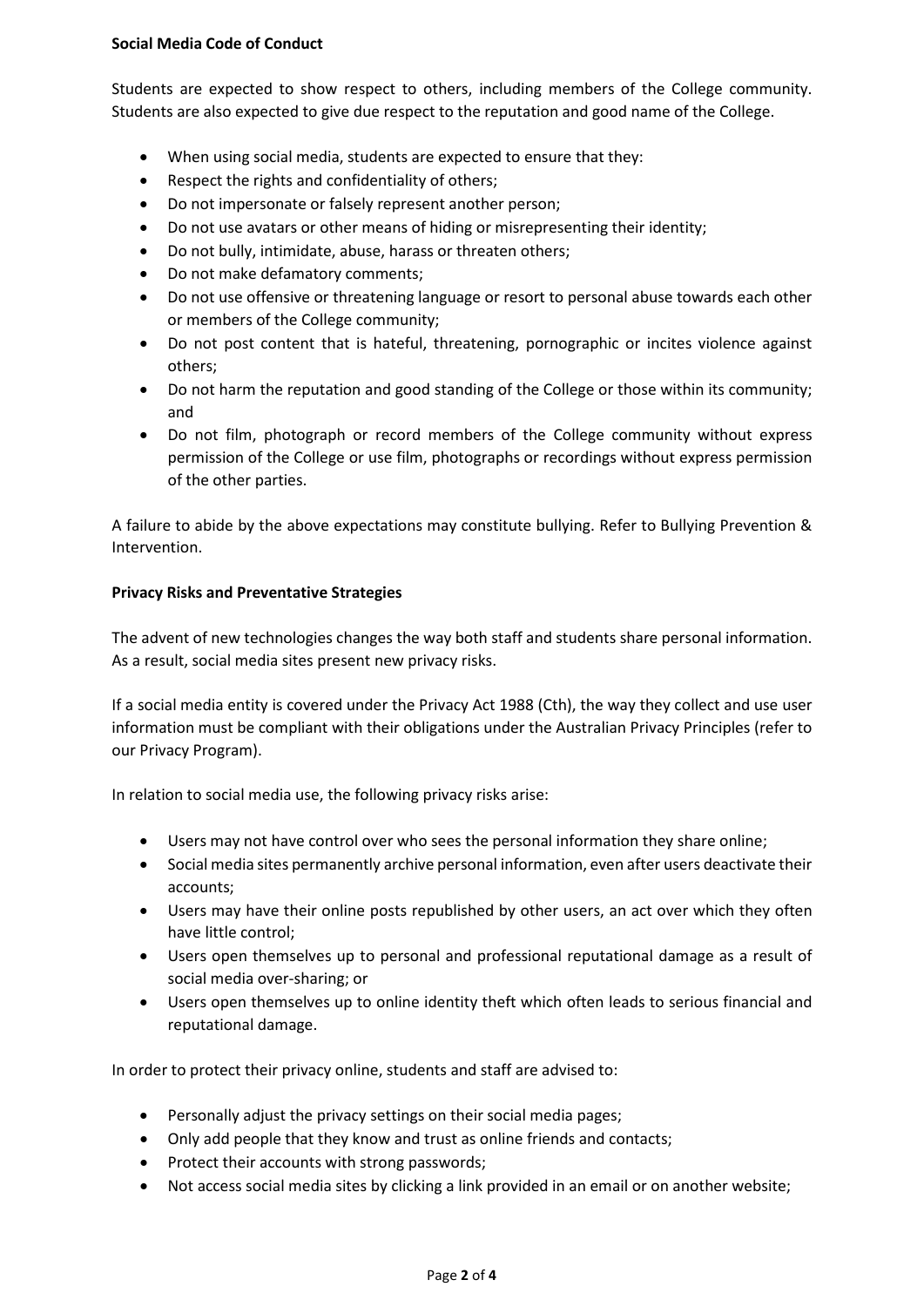- Disable 'geo-tagging' or location information sharing on social media accounts and mobile devices to prevent strangers from knowing their personal home, school or workplace locations;
- Avoid 'checking in' at personal locations, such as their home, the College work, other people's home or while on excursions; and
- Limit the amount of personal information (e.g. date of birth, address, information about your daily routine, holiday plans etc.) they provide on social media sites to prevent identity crime.

## **Identity Crime Risks and Preventative Strategies**

Identity crime is another risk of social media use. Identity crime describes the criminal use of another person's identity to facilitate in the commission of a fraudulent act.

Students and staff bear the risk of identity crime when they share personal information on social networking sites. Online identity theft has become more prevalent over the years, particularly as more and more users create online accounts and publicly share personal information.

The consequences of identity theft can include:

- Personal and professional reputational damage;
- Physical harm; or
- Substantial financial loss (e.g. credit card fraud).

Students and staff are advised to be cautious of the personal information that they share online. Extreme care should be taken when providing personal details such as date of birth, address, phone contacts, educational details etc.

When in doubt, staff and students are advised to use the most secure privacy setting on their social media pages.

#### **Reputational Risks and Preventative Strategies**

Whenever users communicate through social media, their comments and posts are viewable by a large audience. In this way, all online communications will reflect on the user and their reputation. While this digital representation may have negative repercussions on the staff member or student, the College may also be vicariously affected.

- In order to avoid reputational damage, students and staff are advised to:
- Remove content that may negatively reflect on them or the College;
- Think before they post and reflect on the potential harm the post may pose;
- Gain permission from the College before publicly sharing College information; and
- Adjust their online security profile to limit the people who can see their personal information.

#### **Sexting**

Sexting is the sending or posting of provocative or sexual photos, messages or videos online. Sexting is treated differently under Federal and state or territory laws but in general, sexting will constitute criminal conduct when it involves students aged under 18 and when it involves harassment or bullying. The creation and/or distribution of the images may constitute child pornography. Where sexting involves minors, the Police should be notified.

See the College's Cyber Safety Policy and Harassment (Student Against Student) (WA) Policy.